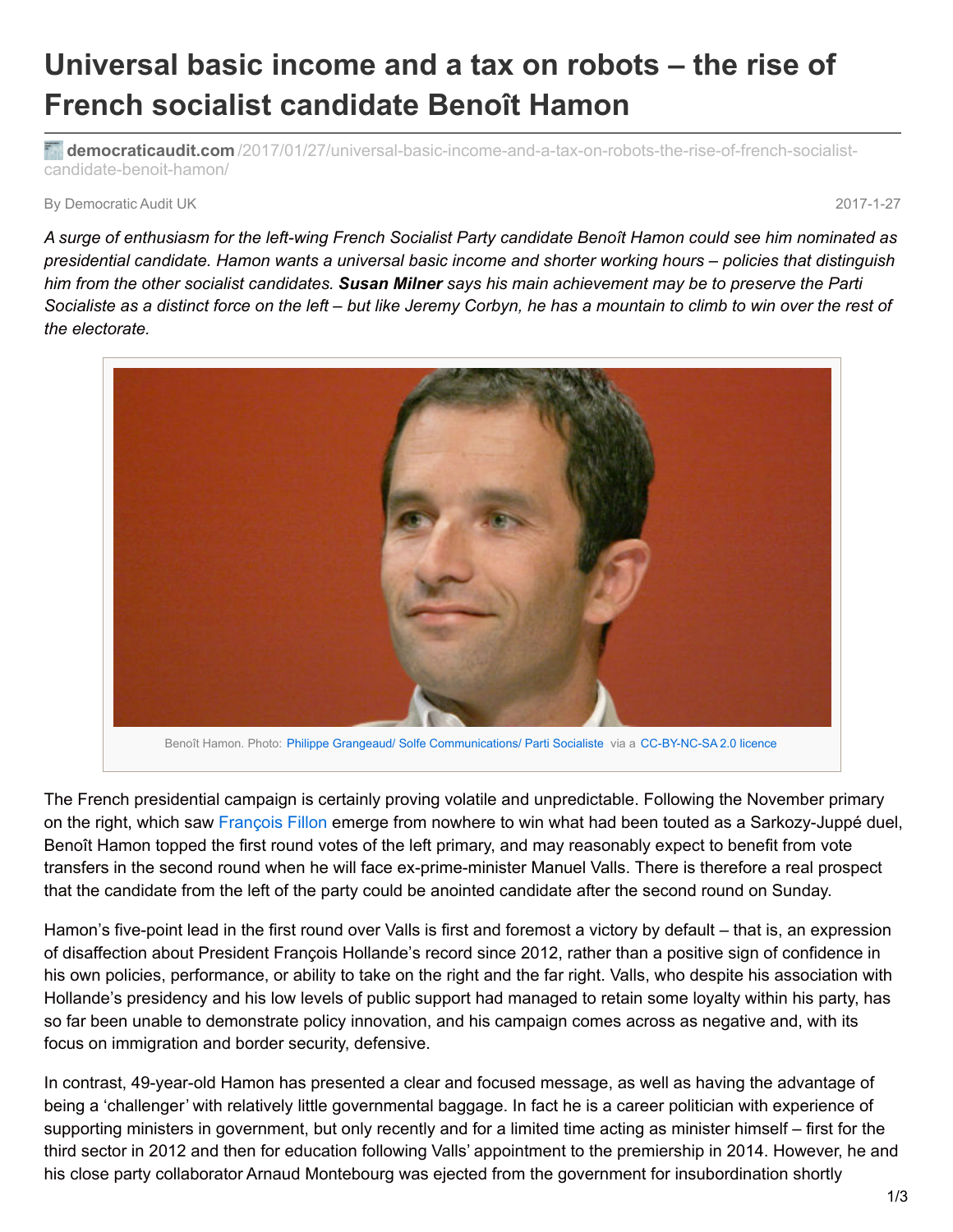afterwards, and he then became the unofficial leader of the *frondeurs* or government critics within the PS. It is this opposition to government policies, particularly labour law reform, which has left him in a strong position for the 2017 elections: outspoken without at any point jeopardising the government's parliamentary majority, the left of the party can claim some minor amendments to policy and also retain some limited credibility as a critical public voice.

If Hamon wins the primary, his opposition to labour law reform will ensure strong support on the left and draw him into conflict with all the other main candidates. In particular it will ensure a clear dividing line between the PS candidate and [Emmanuel](http://www.democraticaudit.com/2016/11/18/emmanuel-macron-and-en-marche-left-right-or-simply-on-the-move/) Macron, whose star continues to rise. Public opinion on labour law reform is highly divided and not always internally consistent. However, opposition to the 2016 law whilst popular with trade unionists and elsewhere on the left leaves Hamon exposed to accusations of being resistant to reform and jeopardising the competitiveness of the French economy.

In attacking his rival, Valls – who previously expressed interest in the idea – aligned himself with the right-wing criticism of minimum income on grounds of cost to taxpayers. The main debate between the two contenders, on 25 January, showed sharp [disagreement](http://www.lemonde.fr/les-decodeurs/article/2017/01/26/primaire-a-gauche-dix-affirmations-du-debat-entre-hamon-et-valls-verifiees_5069455_4355770.html) between them on this key proposal, as well as on internal security, where Hamon stands accused of laxity having abstained on the vote to prolong the state of emergency. Both issues go right to the heart of the identity crisis in the PS – fundamentally challenged by immigration and law and order on one hand, and profoundly divided on how to go about reforming protection of work and employment. On the first point in particular, [comparisons](http://www.newstatesman.com/politics/staggers/2017/01/french-left-having-its-jeremy-corbyn-moment) with Jeremy Corbyn's Labour are inevitable.

On the question of work and employment, Hamon's proposals deserve closer attention – not just because they are among the few new ideas in the campaign so far, but because they pose serious questions about the future of society. They start from the premise that the world of work is changing rapidly, not least because of robotisation, and that in future there will be fewer jobs and decreasing protection for workers. His eye-catching proposal to tax the use of robots attempts to address this, but he also advocates returning to support for reduced working time. In contrast, Macron and Valls want to enable companies to increase overtime.

Mr Hamon proposes introducing a means-tested universal income of 600 euros per month, rising potentially to 750 euros as suggested by an influential 2016 projection by the Jean Jaurès foundation which was taken up by the Senate. Replacing the much criticised Revenu Social d'Activité and other related benefits, it would cover young people aged between 18 and 25 who are currently excluded from social assistance. An experimental scheme just launched in the Gironde [department](http://blogs.bath.ac.uk/iprblog/2016/11/25/from-foucault-to-valls-experiments-with-basic-income-in-france) has lent credence to the idea, and Mr Hamon's proposal has been strongly defended by several leading economists such as [Thomas](http://piketty.blog.lemonde.fr/2017/01/25/pour-un-revenu-universel-credible-et-ambitieux/) Piketty and others. In Wednesday's debate, Valls instead succeeded in turning attention away from those wider issues and the press picked up instead on the more technical question about how to fund a basic income through taxation, which seems in the short term to have shut down the wider debate.

Comment on the left primary has focused on what it shows about the weakness of the Socialist Party. Voter participation in the first round was low, fuelled no doubt by disillusionment after nearly five years of PS government, and discouraging poll results within the wider electorate. Opinion polls have put Mr Hamon at only 8% of voters' preferences, but as he is much less known than other possible contenders his profile is set to rise with campaign exposure.

However, he is always going to be seen as a divisive figure. A Hamon victory on Sunday may help to revive the Socialist Party in the short term and see off any threat from the far left; it may also help to ensure that left ideas filter out into the mainstream during the campaign. But Hamon seems unlikely to be able to pull off the coup of appearing from nowhere to rout the far right. His main achievement may be to preserve the PS as a distinct ideational force, at the expense of its aspirations to be the main party of government.

*This post represents the views of the author and not those of Democratic Audit.*